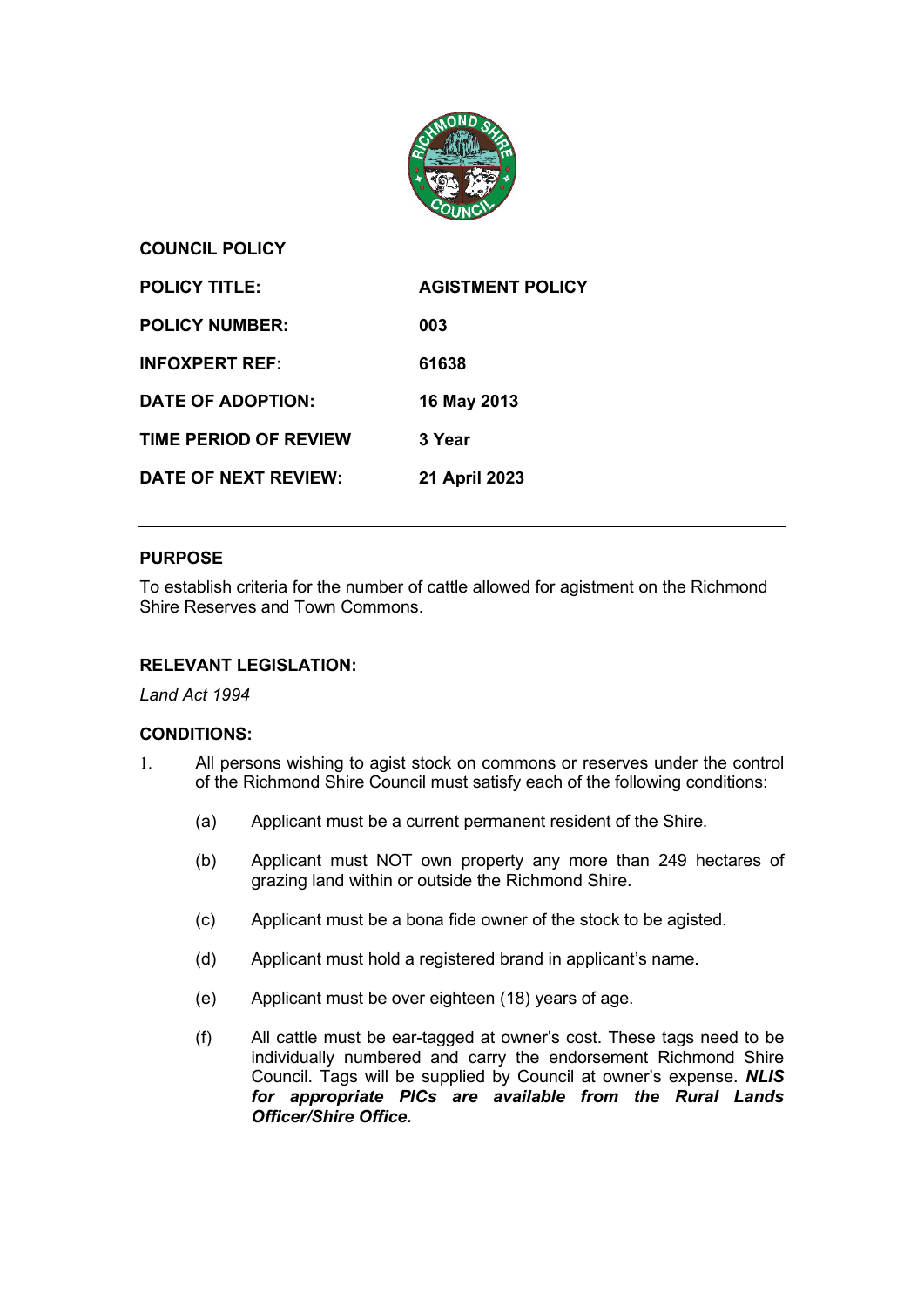- (g) All cattle must have an NLIS tag in their ear prior to being put on a Council Common or Reserve. A list of the NLIS tag numbers must be provided to Council with the application to agist.
- (h) Horses permitted to the Commons prior to the  $15<sup>th</sup>$  March 2022 can remain until their removal under a grandfathered arrangement. No new horses will be permitted on the Commons or Reserves.

# **POLICY**

## **Numbers**

• The number of cattle must not exceed the maximum stocking rate per Reserve/Common as follows:

## **TOWN COMMON MAXWELTON**

4,927 Ha (12,170 acres) 1,830 Ha (4,520 acres)<br>100/household 100/household 40/household **100/household 40/household**

Maximum Stocking Rate 200<br>1035 Ha or 2557 acres **40/household 100/household**

Maximum Stocking Rate 500 Maximum Stocking Rate 200

**CAPE HORN**<br>
Maximum Stocking Rate 200 Maximum Stocking Rate 700 5,271 Ha (13,024 acres)

## **An aggregate number from all Commons and Reserves not to exceed 150 head per household.**

• Total head of livestock may be reduced to an acceptable number determined by Council during poor seasons when there is insufficient fodder / water. The number of livestock per household will be reduced proportionately. Stock owners will retain original numbers as per applicants. A credit note will be issued for any Council enforced reduction in numbers.

## **Fees**

- Agistment charges as fixed by Council are payable quarterly in advance in March, June, September, and December. Accounts will be issued prior to the expiry of the previously paid agistment. Accounts will be issued based on the numbers held not the actual number of cattle.
- Fourteen (14) days' notice in writing must be given to Council if the number held is surrender due to any reason. A credit note or refund will be issued for the remaining period.
- No fees shall be charged for pasturing the progeny of any cattle in respect of which a permit has been granted if such progeny be under the age of three (3) months.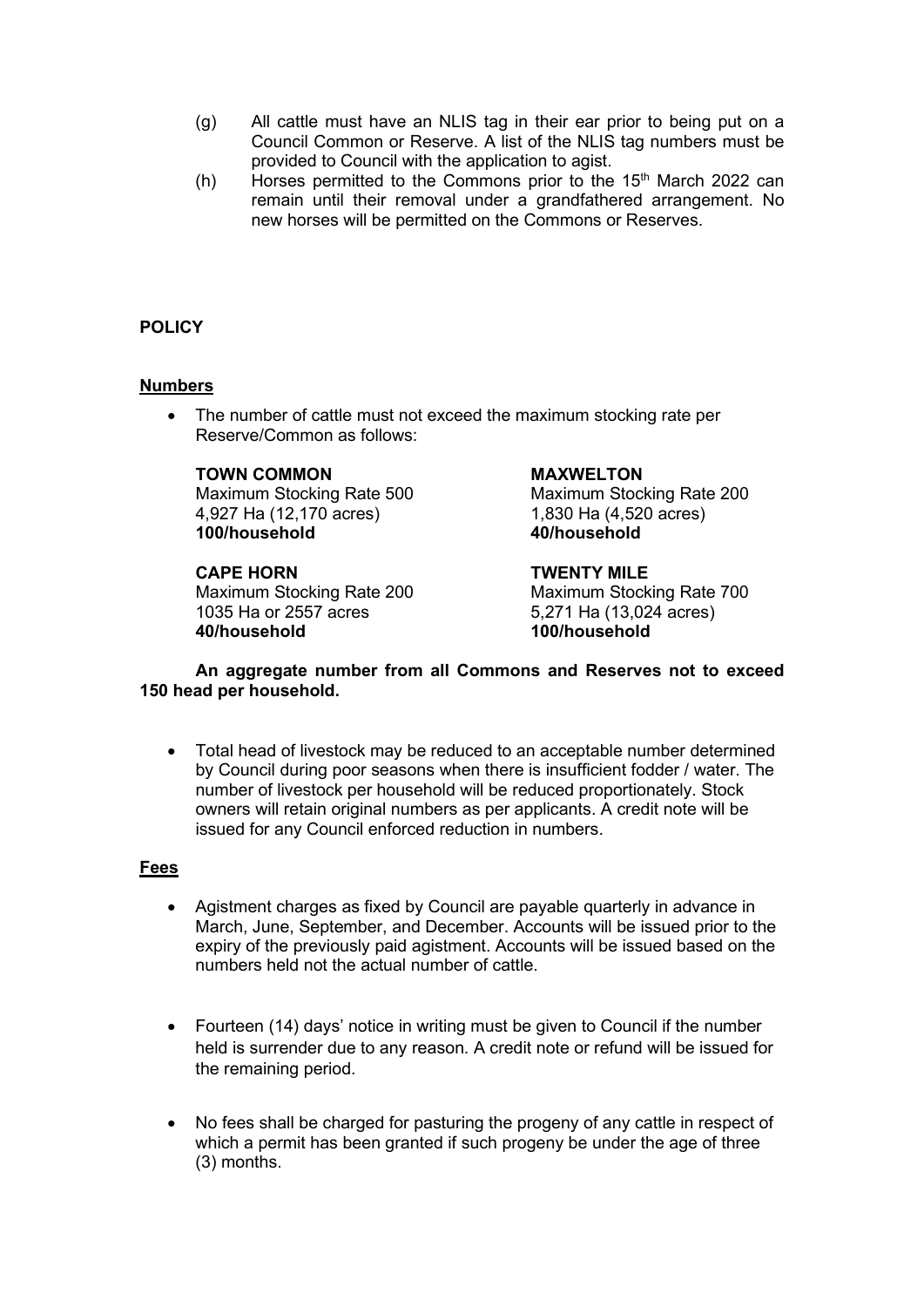- Agistment fees and regulations are subject to review from time to time. A letter will be sent to the Stock owners if fees are changed.
- Failure to pay agistment fees can result in the impoundment of livestock which Council can auction to recoup outstanding debts. Please refer to Council's Debt Collection Policy.

## **Musters**

- Council reserves the right to muster, or arrange the muster, of the whole of the stock running on the common or reserve at any time for any purpose and may put such stock in any yard or yards and draft and otherwise manage such stock as deemed necessary.
- •
- The Rural Lands Officer will communicate with all Stock owners to organise a date so a representative can attendee. Once a date is confirmed, then a confirmation email will be sent.
- •
- Council will organise a helicopter for muster as required and will provide muster numbers to the contractor for billing for use of helicopter.
- Musters will occur on a minimum per year, this will depend on weather and condition:
	- 1. Town Common and 20 Mile, twice a year
	- 2. Maxwelton and Cape Horn, once a year
- Anyone that places cattle on the Commons or Reserves illegally will be invoiced if their cattle found exceeds 20% of the total mustered. This invoice will date back to the last muster.
- For Maxwelton and Cape Horn Reserves only, no person shall pasture or cause, permit or allow to pasture any bull unless with the express permission of the Council.
- Town Common and Twenty Mile Reserve will allow the pasture of a bull.
- The Council may in its discretion grant or refuse any application to pasture stock on any reserve or common. This may include being listed on Council's bad debtors list, previous non-compliance or being at capacity on Commons and Reserves.
- All livestock is to be treated prior to being put on a reserve or common. Treatments may include but not limited to ticks and HGP. Council recommends following the Department of Agricultural and Fisheries preferences. The Stock owner will be provided to provide proof of any dipping/spraying.